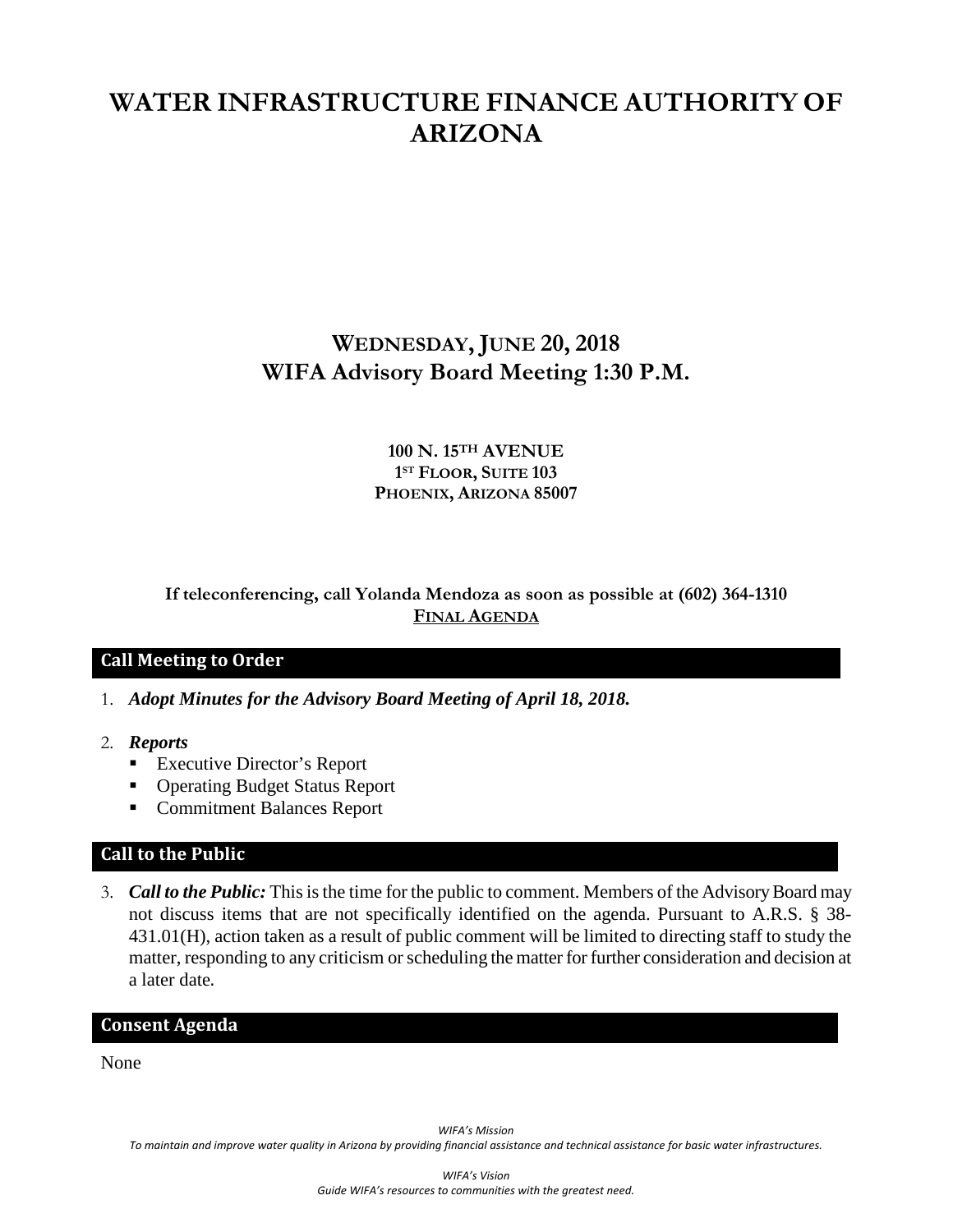### **New Agenda Items for Consideration and Action**

- 4. Review, Discuss & Possible Action: Recommend Approval of FY2019 WIFA Operating Budget *Jane Thompson will lead the discussion*
- 5. *Review, Discuss & Possible Action:* Recommend Adoption of the CWRF Financial Assistance Project Priority List Funding Cycle 2018: *Sara Konrad will lead the discussion*

Add:

- City of Safford (CW-009-2018)
- City of Winslow (CW-010-2018)

Fundable Range:

- City of Winslow (CW-010-2018)
- 6. *Review, Discuss & Possible Action:* Recommend Adoption of the DWRF Financial Assistance Project Priority List Funding Cycle 2018: *Sara Konrad will lead the discussion*

Add:

- City of Safford (DW-031-2018)
- City of Williams (DW-032-2018)

Change:

■ Tonto Village Water Company, Inc. (DW-025-2018) – amount requested increased

Fundable Range:

- City of Safford (DW-31-2018)
- City of Williams (DW-032-2018)
- 7. Review, Discuss & Possible Action*:* Recommend Termination of the Funding Cycle 2018 Clean Water State Revolving Fund Intended Use Plan and Project Priority List effective June 30, 2018 – *Sara Konrad will lead the discussion*
- 8. Review, Discuss & Possible Action**:** Recommend Adoption of the Funding Cycle 2019 Clean Water State Revolving Fund Intended Use Plan and Project Priority List effective July 1, 2018 – *Sara Konrad will lead the discussion*
- 9. Review, Discuss & Possible Action: Recommend Termination of the Funding Cycle 2018 Drinking Water State Revolving Fund Intended Use Plan and Project Priority List effective June 30, 2018 *– Sara Konrad will lead the discussion*
- 10. Review, Discuss & Possible Action**:** Recommend Adoption of the Funding Cycle 2019 Drinking Water State Revolving Fund Intended Use Plan and Project Priority List effective July 1, 2018 – *Sara Konrad will lead the discussion*
- 11. Review, Discuss & Possible Action: Recommend Approval of Loan Resolution 2018-018 and Due Diligence Summary CW 008-2018 – Town of Marana – CWRF – \$1,481,990– *Angie Valenzuela will lead the discussion*

*WIFA's Mission*

*To maintain and improve water quality in Arizona by providing financial assistance and technical assistance for basic water infrastructures.*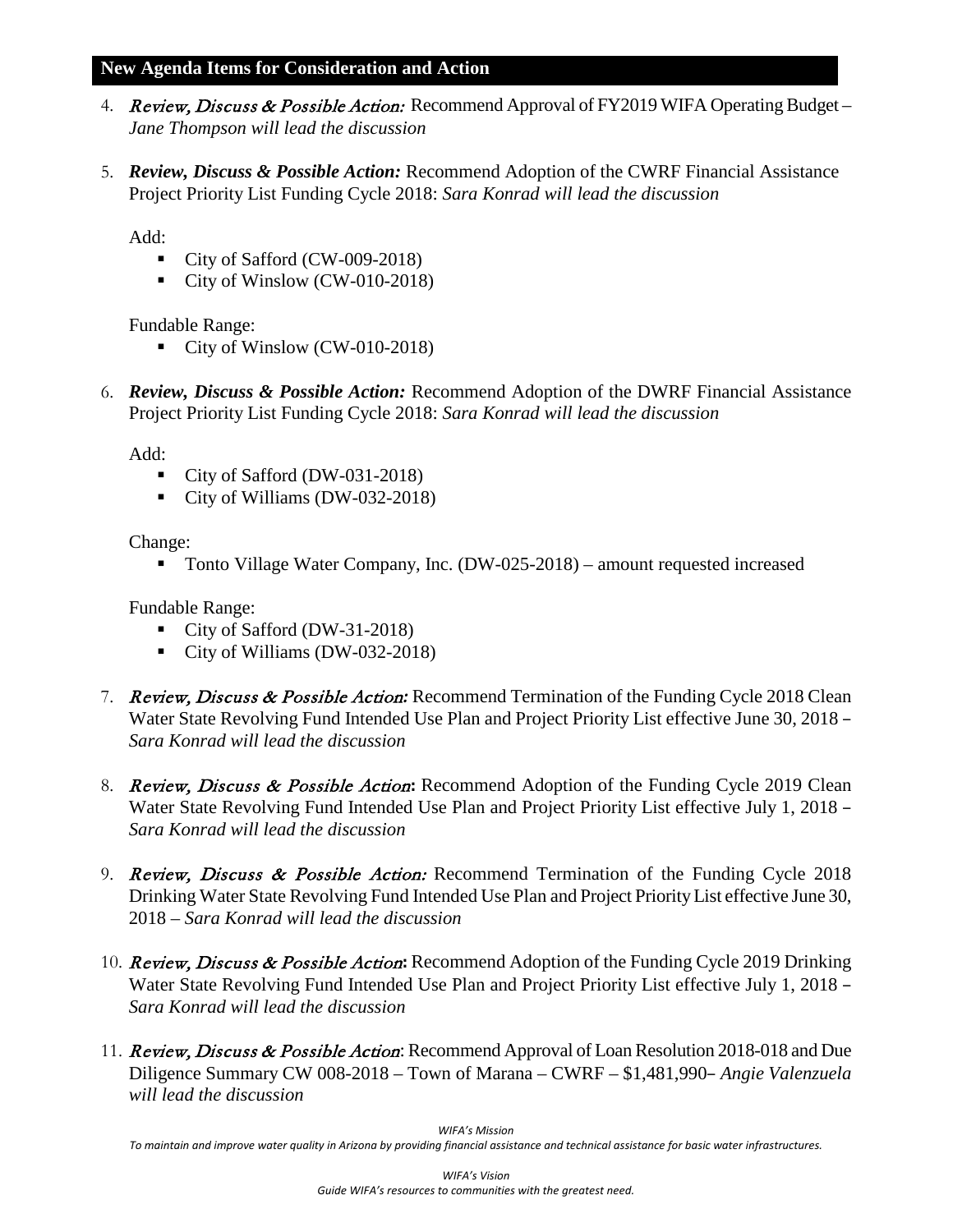- 12. Review, Discuss & Adopt: Discuss Committee Assignments and Vote for Chair and Vice Chair of Fiscal and Project Finance Committees for State Fiscal Year 2019
- 13. Review, Discuss & Adopt: Elect Vice-Chair & Adopt Executive Committee for State Fiscal Year 2019

## **Update, Discussion or Presentation**

*None*

#### **Meeting Conclusion & Adjournment**

- 14. New Business/Issues:
	- Next Advisory Board Meeting Date Wednesday, August 15, 2018 at 1:30PM in Phoenix, Arizona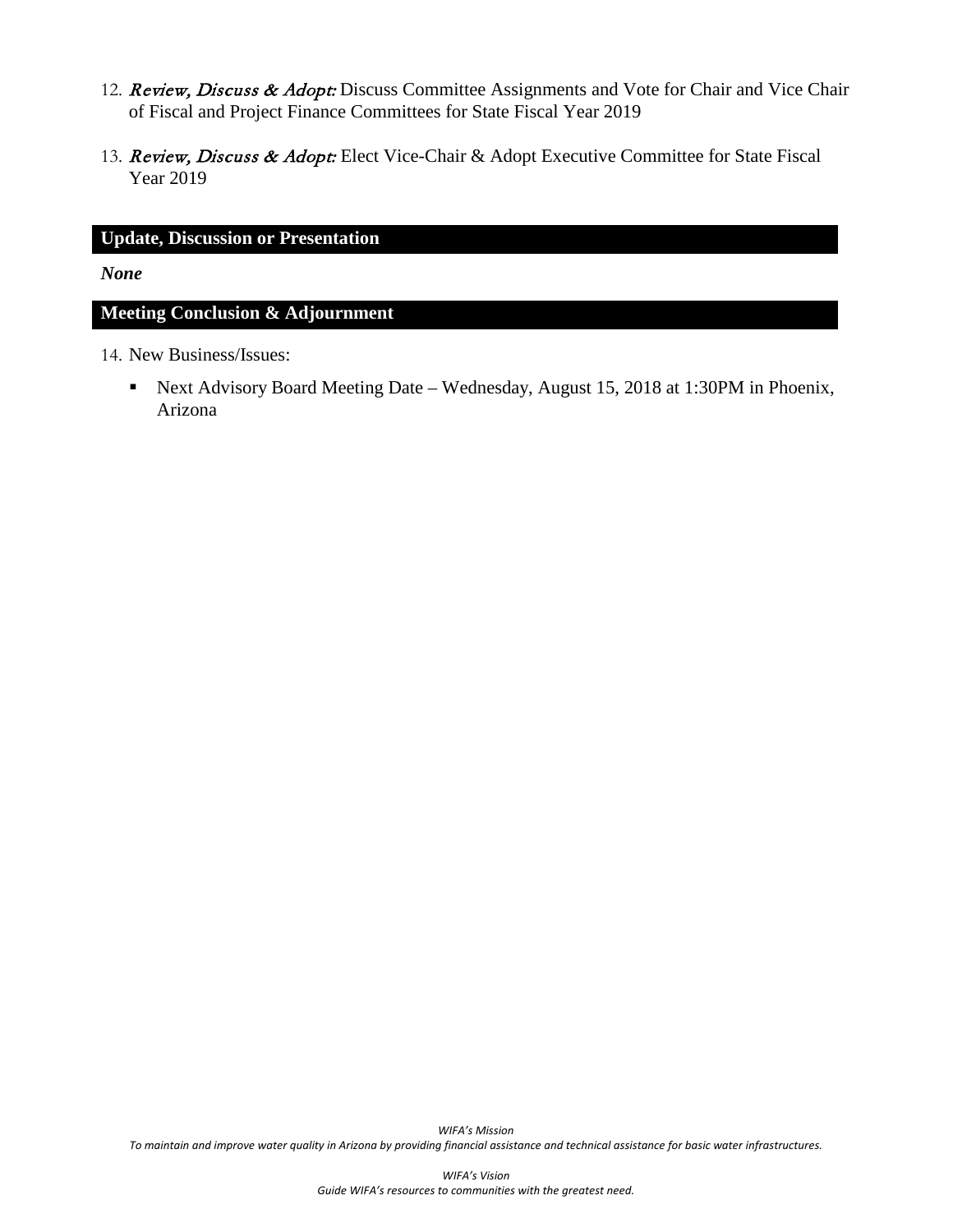## **Arizona's Clean Water Revolving Fund**

## Project Priority List 2018 Funding Cycle June 2018

| <b>PPL</b><br>Rank | <b>Applicant</b>                          | Population | County  | <b>Project Name</b>                                                  | <b>Description</b>                                                                                                                                                                                                                                                                                                                                                                                                          | Project<br><b>Number</b> | <b>Amount Requested /</b><br><b>Probable Green</b><br>Amount | Subsidy |
|--------------------|-------------------------------------------|------------|---------|----------------------------------------------------------------------|-----------------------------------------------------------------------------------------------------------------------------------------------------------------------------------------------------------------------------------------------------------------------------------------------------------------------------------------------------------------------------------------------------------------------------|--------------------------|--------------------------------------------------------------|---------|
| $\mathbf{1}$       | $1,2,3$ Marana,<br>Town of                | 10,057     | Pima    | Adonis Sewer<br>connection to Town of<br>Marana Wastewater<br>System | The Adonis neighborhood has a lagoon<br>system which is over capacity, causing<br>potential overflow issues. The Town of<br>Marana will acquire funding for the repair of<br>the collection system within the Adonis 008 2018<br>neighborhood. The Town will also construct<br>a new lift station for the neighborhood and<br>transfer the flows away from the lagoons to<br>be treated by the Marana wastewater<br>system. |                          | \$1,481,990.00 /<br>\$1,481,990.00                           | 85%     |
| 2                  | Tri-city<br>Regional<br>Sanitary District | 5,700      | Gila    | <b>District</b>                                                      | Wastewater is currently being disposed into<br>septic systems and cesspools that has caused<br>Tri-City Regional Sanitary the introduction of raw wastewater into the<br>environment. Proposed project would<br>benefit the area and residents by disposing<br>and treating wastewater in a central facility.                                                                                                               | 001 2018                 | \$6,928,400.00                                               | 70%     |
| $\overline{3}$     | Quartzsite,<br>Town of                    | 2,475      | La Paz  | <b>Quartzsite Collection</b><br><b>System Expansion</b>              | The sewer expansion will provide service to<br>200<br>existing residential<br>almost<br>andl<br>commercial customers within the Northwest<br>Quadrant area and along Emilia Avenue and<br>will eliminate the use of the existing on-site<br>septic tank treatment systems.                                                                                                                                                  | 003 2018                 | \$3,400,000.00                                               | 80%     |
| 4                  | 1,3,4 Camp Verde,<br>Town of              | 3,165      | Yavapai | <b>Wastewater Treatment</b><br>Plant Improvements                    | The Town would like to make wastewater<br>treatment plant improvements, including<br>constructing a building to house filter and UV 002 2018<br>equipment and reconstructing the WWTP<br>lagoon.                                                                                                                                                                                                                            |                          | \$3,487,210.00 /<br>\$600,000.00                             | 75%     |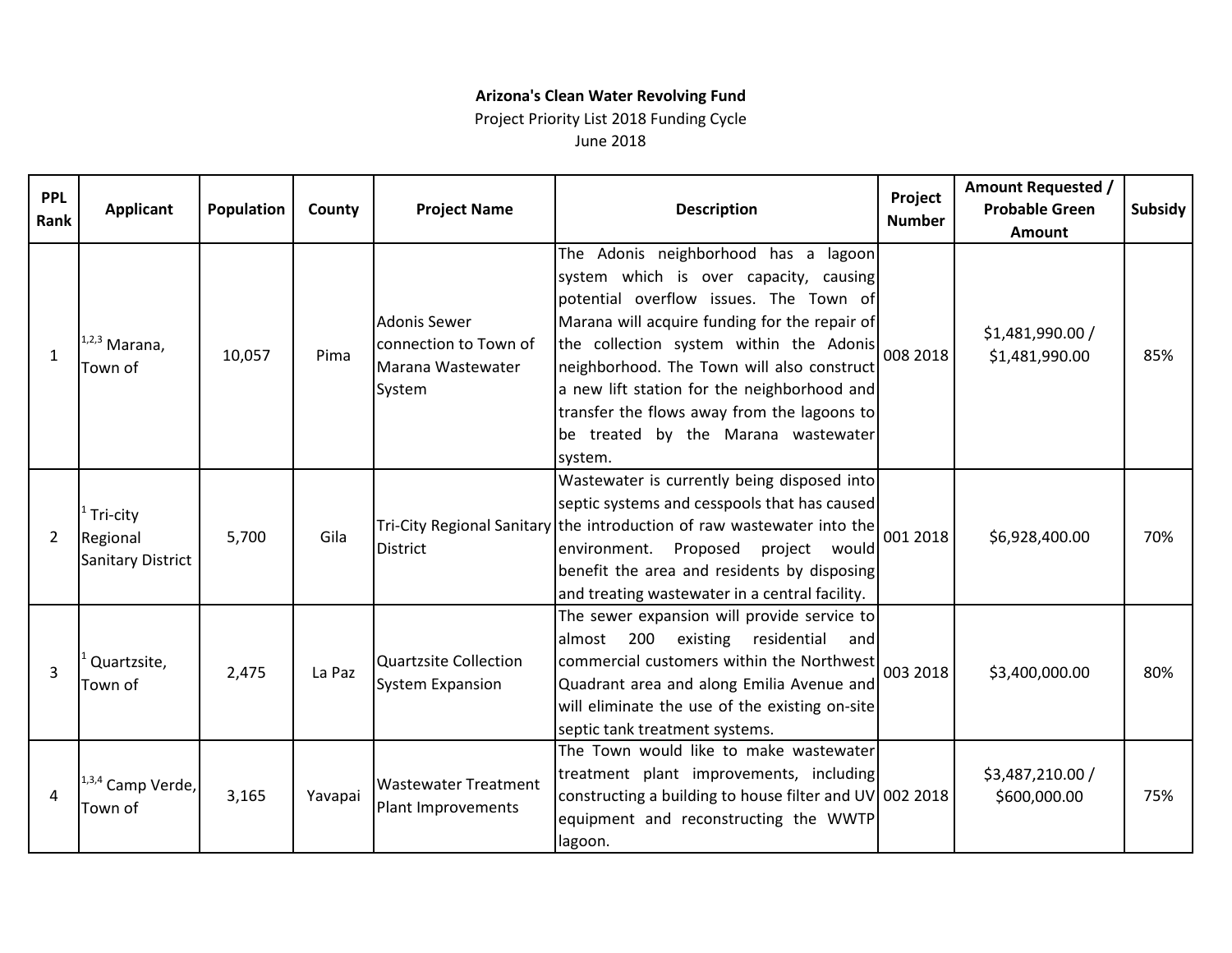| <b>PPL</b><br>Rank | Applicant                                      | Population | County  | <b>Project Name</b>                                                                 | <b>Description</b>                                                                                                                                                                                                                                                                                                                                                                                                                          | Project<br><b>Number</b> | <b>Amount Requested /</b><br><b>Probable Green</b><br><b>Amount</b> | Subsidy |
|--------------------|------------------------------------------------|------------|---------|-------------------------------------------------------------------------------------|---------------------------------------------------------------------------------------------------------------------------------------------------------------------------------------------------------------------------------------------------------------------------------------------------------------------------------------------------------------------------------------------------------------------------------------------|--------------------------|---------------------------------------------------------------------|---------|
| 5                  | Coolidge, City<br>lot                          | 12,528     | Pinal   | Coolidge WWTP Solar<br>Upgrades                                                     | The City is continuing the modernization<br>efforts at their WWTP to eliminate energy<br>inefficiencies and to provide a renewable<br>energy source. The City will evaluate the<br>WWTP for possible infrastructure upgrades<br>to pumps and blowers, determine if<br>operational changes are necessary and<br>provide a large scale solar array.                                                                                           | 006 2018                 | \$1,500,000.00 /<br>\$1,500,000.00                                  | 85%     |
| 6                  | <sup>1,4</sup> Camp Verde<br>Sanitary District | 3,165      | Yavapai | Refinance RD Debt<br>(associated with CW-002<br>2018)                               | The Sanitary District would like to refinance<br>approximately \$2.8M in debt in association<br>with the construction project described in<br>CW-002-2018.                                                                                                                                                                                                                                                                                  | 005 2018                 | \$2,800,000.00                                                      | 75%     |
| 7                  | <sup>2,3</sup> Safford, City of                | 9,566      | Graham  | <b>Reclaimed Water</b><br>Pipeline Project -<br><b>Graham County</b><br>Fairgrounds | The project proposes to capture 130.5<br>million gallons of Class A Plus reclaimed<br>water that is created each year but is<br>currently not being utilized. The reclaimed 009 2018<br>water will replace potable water used at city<br>properties and recreational facilities for<br>outdoor water use.                                                                                                                                   |                          | \$6,000,000.00 /<br>\$6,000,000.00                                  | 85%     |
| 8                  | $1,2,3$ Winslow,<br>City of                    | 9,655      | Navajo  | <b>Winslow Waste Water</b><br><b>Treatment Upgrades</b><br><b>FY19</b>              | The main sewer line needs to be realigned to<br>it from<br>underneath<br>several<br>remove<br>residential structures in the city. The UV<br>disinfection system and other systems and<br>equipment are now past their useful life.<br>Replacement of the equipment that is<br>useful life will<br>beyond its<br>improve<br>performance, efficiency and dependability,<br>while reducing maintenance costs associated<br>with old equipment. | 010 2018                 | \$5,100,000.00 /<br>\$575,000.00                                    | 80%     |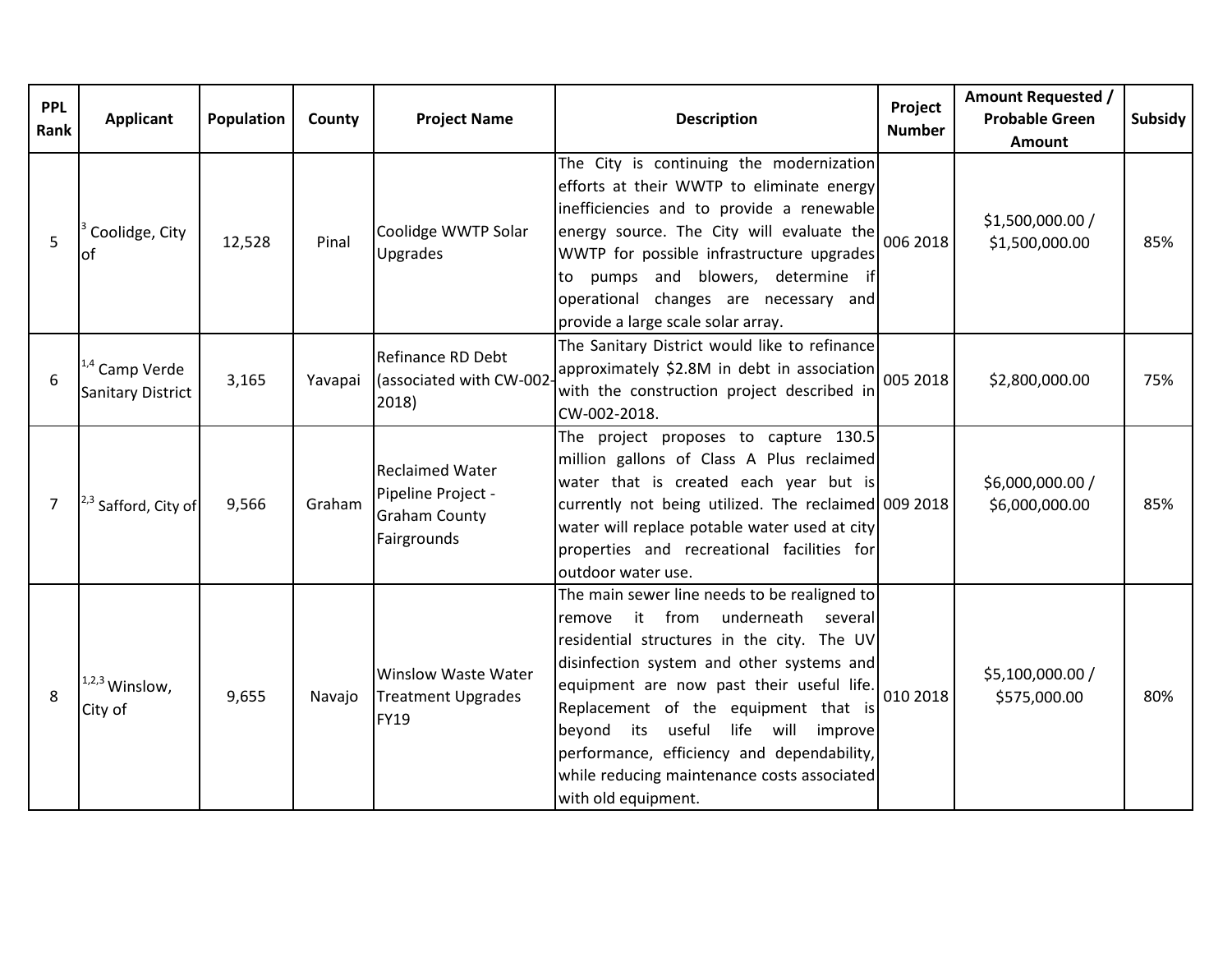| <b>PPL</b> |                                   |            |         | <b>Project Name</b>                                          |                                                      | Project       | <b>Amount Requested /</b> |         |
|------------|-----------------------------------|------------|---------|--------------------------------------------------------------|------------------------------------------------------|---------------|---------------------------|---------|
| Rank       | Applicant                         | Population | County  |                                                              | <b>Description</b>                                   | <b>Number</b> | <b>Probable Green</b>     | Subsidy |
|            |                                   |            |         |                                                              |                                                      |               | <b>Amount</b>             |         |
|            |                                   |            |         |                                                              | White Mountain Apache Housing Authority is           |               |                           | 75%     |
| q          | $1.4$ White                       | 3,630      | Navajo  | <b>Emergency Shelters</b><br>Project (Cibecue and<br>McNary) | proposing to build eight emergency housing           |               |                           |         |
|            | Mountain                          |            |         |                                                              | units at the outlying tribal communities of 004 2018 |               | \$125,000.00              |         |
|            | Apache Housing                    |            |         |                                                              | Cibecue, AZ and McNary, AZ. The emergency            |               |                           |         |
|            | Authority                         |            |         |                                                              | shelters will require connection to existing         |               |                           |         |
|            |                                   |            |         |                                                              | wastewater systems at these two sites.               |               |                           |         |
|            |                                   |            |         | <b>ICR Sanitary District</b>                                 | The plant is at 80% capacity and needs to be         |               |                           |         |
|            |                                   |            |         |                                                              | expanded. Project includes upgrades to               |               |                           |         |
|            | Inscription                       |            |         | Treatment Plant                                              | portions of the existing plant, and an 007 2018      |               |                           |         |
| 10         | Canyon Ranch<br>Sanitary District | 1,500      | Yavapai | Improvements and                                             | expansion of the plant capacity from                 |               | \$1,500,000.00            | 85%     |
|            |                                   |            |         | Expansion                                                    | approximately 65,000 gallons per day to              |               |                           |         |
|            |                                   |            |         |                                                              | 125,000 gallons per day.                             |               |                           |         |
| Total:     |                                   |            |         |                                                              |                                                      |               | \$32,322,600.00           |         |

## **Legend:**

<sup>1</sup> *Eligible for disadvantaged community designation*

<sup>2</sup> *New project on PPL*

<sup>3</sup> *Eligible for Green Project Reserve*

<sup>4</sup> *Board approved; subsidy locked in at time of board resolution*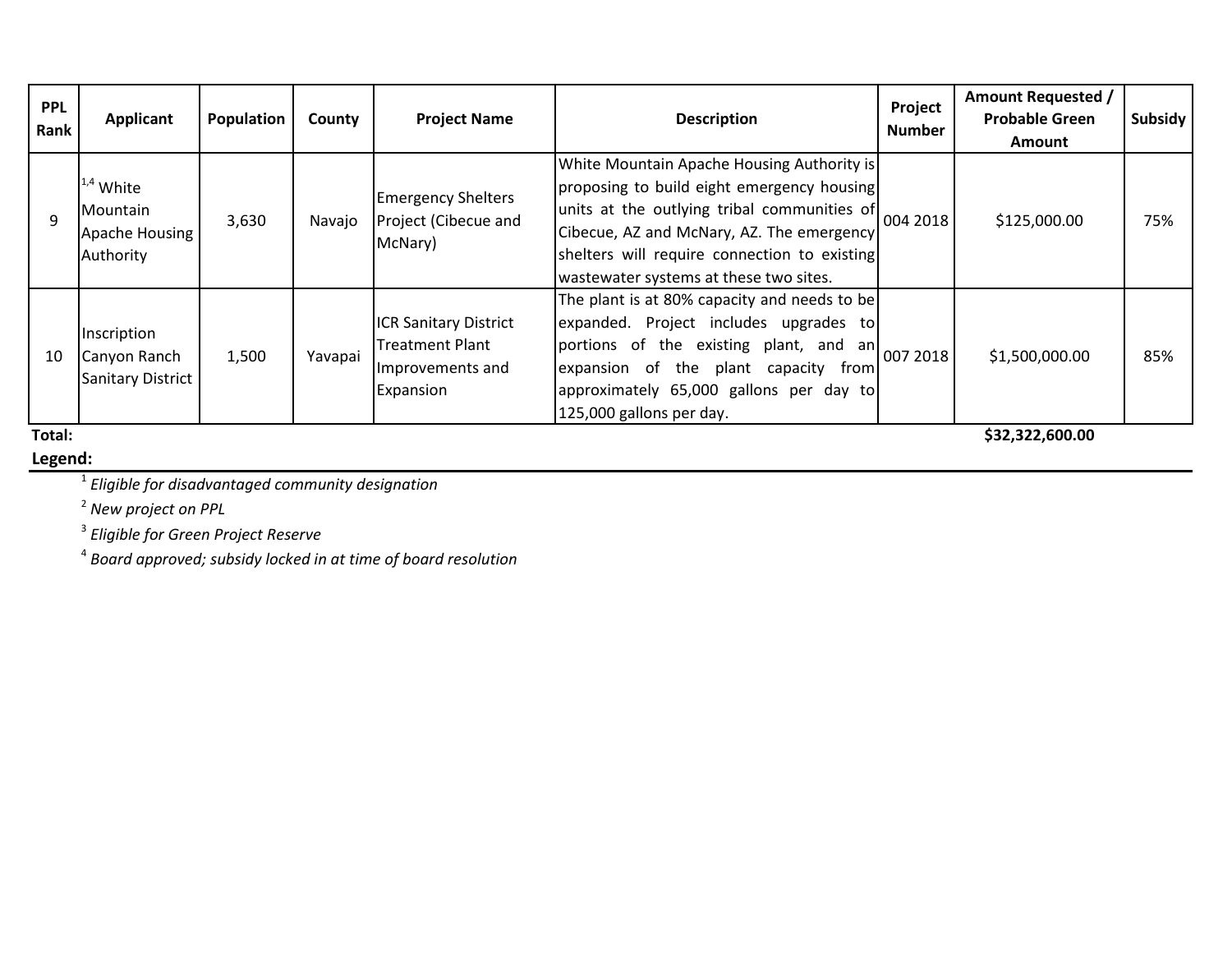## **Arizona's Clean Water Revolving Fund**

2018 Funding Cycle - Fundable Range

June 2018

| <b>Fundable</b><br>Range<br>Rank | <b>PPL</b><br>Rank | <b>Applicant</b>                           | <b>Population</b> | County  | <b>Project Name</b>                                            | <b>Project</b><br><b>Number</b> | <b>Amount</b><br><b>Requested</b> | Subsidy |
|----------------------------------|--------------------|--------------------------------------------|-------------------|---------|----------------------------------------------------------------|---------------------------------|-----------------------------------|---------|
|                                  | 4                  | Camp Verde, Town of                        | 3,165             | Yavapai | <b>IWastewater Treatment Plant</b><br>Improvements             | 002 2018                        | \$3,487,210.00                    | 75%     |
|                                  | 6                  | Camp Verde Sanitary District               | 3,165             | Yavapai | Refinance RD Debt (associated with CW-<br>$ 002 - 2018\rangle$ | 005 2018                        | \$2,800,000.00                    | 75%     |
| 3                                | 8                  | Winslow, City of                           | 9,655             | Navajo  | <b>I</b> Winslow Waste Water Treatment<br>Upgrades FY19        | 010 2018                        | \$5,100,000.00                    | 80%     |
| 4                                | 9                  | White Mountain Apache Housing<br>Authority | 3,630             | Navajo  | <b>Emergency Shelters Project (Cibecue</b><br>and McNary)      | 004 2018                        | \$125,000.00                      | 75%     |
| Total:                           |                    |                                            |                   |         |                                                                |                                 | \$11,512,210.00                   |         |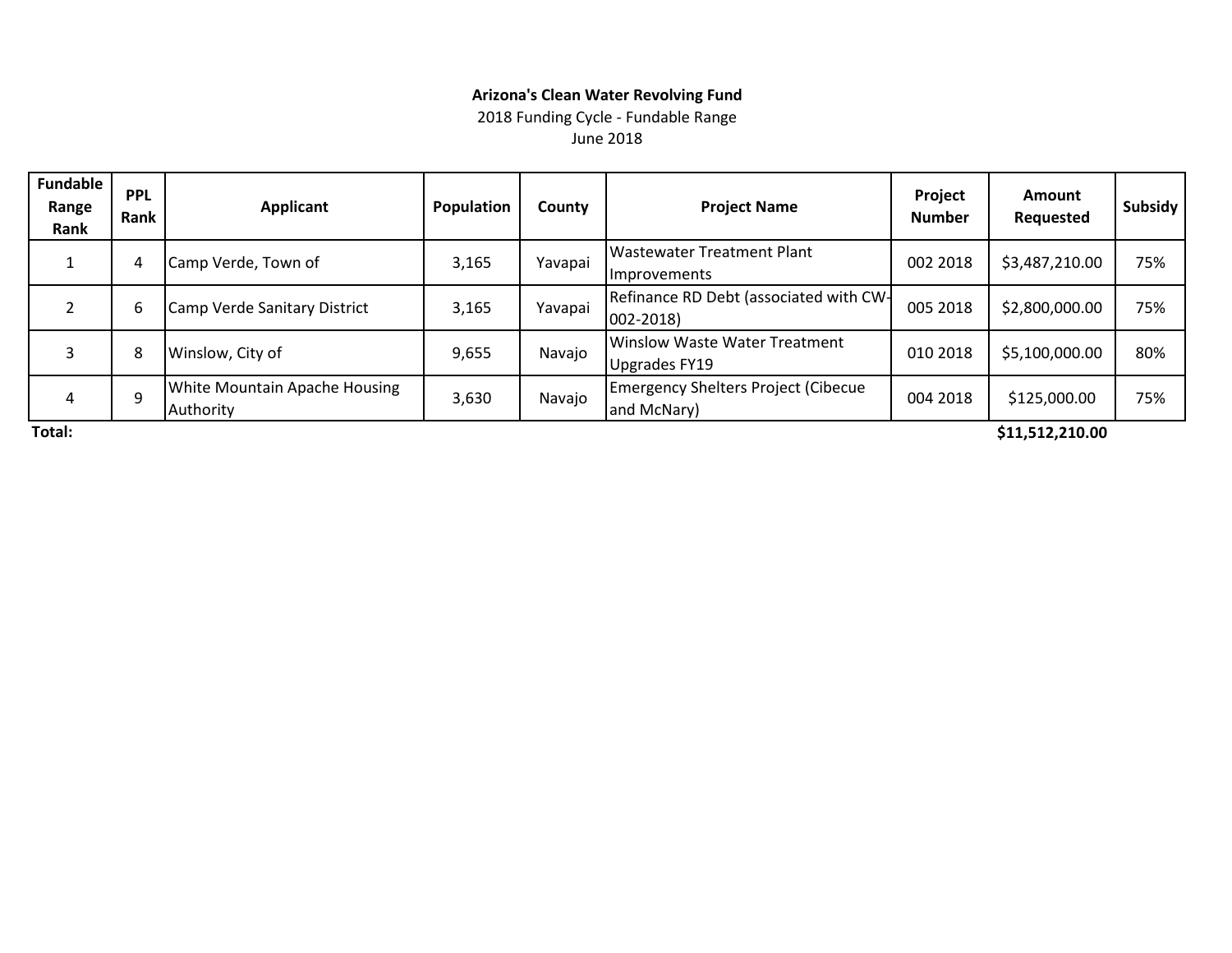## **Arizona's Drinking Water Revolving Fund**

Project Priority List 2018 Funding Cycle June 2018

| <b>PPL</b><br>Rank | <b>Applicant</b>                                         | Population | County   | <b>Project Name</b>                                                       | <b>Description</b>                                                                                                                                                                                                                                                                              | Project<br><b>Number</b> | <b>Amount Requested /</b><br><b>Probable Green</b><br><b>Amount</b> | Subsidy |
|--------------------|----------------------------------------------------------|------------|----------|---------------------------------------------------------------------------|-------------------------------------------------------------------------------------------------------------------------------------------------------------------------------------------------------------------------------------------------------------------------------------------------|--------------------------|---------------------------------------------------------------------|---------|
| $\mathbf{1}$       | $1,3,4$ Q Mountain<br>Mobile Home Park                   | 400        | La Paz   | Q Mountain Vista<br><b>Water Pipeline</b><br>Replacement and<br>Upgrade   | Q Mountain experiences high water loss. The<br>distribution perimeter will be replaced with<br>new 6-inch C900 PVC pipe, new service lines, 003 2018<br>and isolation valves and includes 7 stub outs<br>for fire hydrants to be installed later.                                               |                          | \$576,766.00 /<br>\$576,766.00                                      | 70%     |
| $\overline{2}$     | <sup>1,4</sup> Navajo Tribal<br><b>Utility Authority</b> | 1,747      | Apache   | Arizona Windsong<br><b>Water System</b><br>Infrastructure<br>Improvements | Arizona Windsong's well exceeds the MCL for<br>uranium and system assets are deteriorated.<br>The system has been acquired by NTUA. This 007 2018<br>project proposes to install an interconnect<br>and replace distribution lines and meters.                                                  |                          | \$1,797,200.00                                                      | 70%     |
| $\overline{3}$     | Tierra Buena Water<br>Company Inc.                       | 320        | Maricopa | <b>Arsenic Remediation</b><br>Project 3                                   | The Company's single source production well<br>has exceeded the MCL for arsenic. This<br>project proposes to install a centralized 008 2018<br>arsenic treatment system to achieve an<br>acceptable level below the MCL.                                                                        |                          | \$661,729.00                                                        | 85%     |
| 4                  | 1,3,4 Golden Shores<br><b>Water Company</b>              | 3,100      | Mohave   | Meter and Valve<br>Replacement &<br><b>Backup Generator</b>               | Golden Shores Water Company will install<br>radio read meters, a back up generator and 006 2018<br>replace faulty isolation valves.                                                                                                                                                             |                          | \$514,699.50 /<br>\$378,459.40                                      | 80%     |
| 5                  | <b>Sun Valley Farms</b><br>Unit VI Water<br>Company Inc. | 400        | Pinal    | Nitrate compliance<br>treatment plan                                      | System is out of compliance with ADEQ and<br>EPA with high nitrates in its public drinking<br>water. Increasing the pumping capacity, $\vert_{023\,2018}\vert$<br>pumping efficiency and the well output and<br>storage will bring nitrate levels down to<br>meet state and Federal guidelines. |                          | \$100,000.00                                                        | 85%     |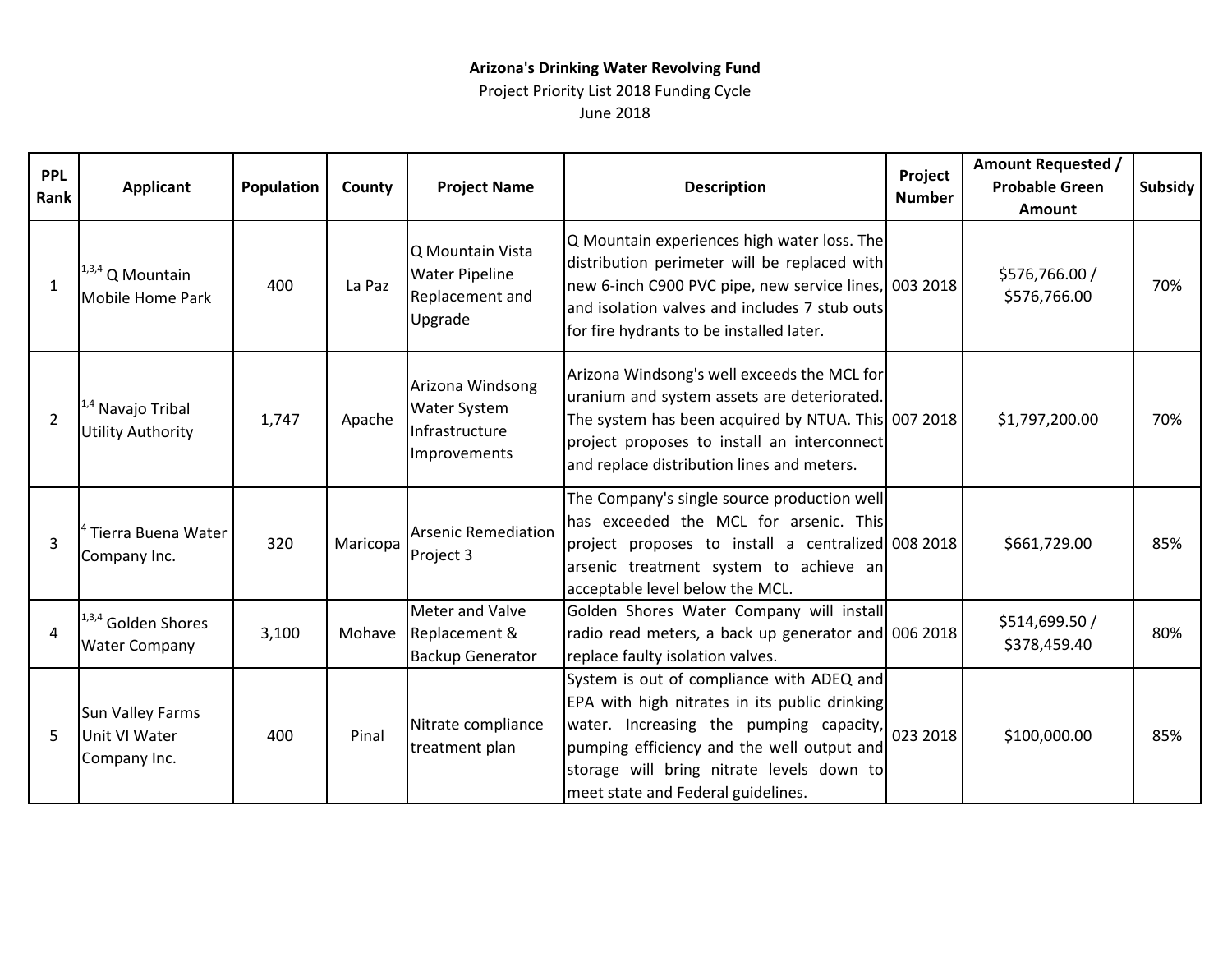| <b>PPL</b><br>Rank | <b>Applicant</b>                                                     | <b>Population</b> | County  | <b>Project Name</b>                                                                     | <b>Description</b>                                                                                                                                                                                                                                                                                                                                           | Project<br><b>Number</b> | <b>Amount Requested /</b><br><b>Probable Green</b><br>Amount | Subsidy |
|--------------------|----------------------------------------------------------------------|-------------------|---------|-----------------------------------------------------------------------------------------|--------------------------------------------------------------------------------------------------------------------------------------------------------------------------------------------------------------------------------------------------------------------------------------------------------------------------------------------------------------|--------------------------|--------------------------------------------------------------|---------|
| 6                  | 1,3,4 Pine Strawberry<br>Water Improvement<br><b>District</b>        | 8,000             | Gila    | <b>PSWID CIP Program</b><br>FY18 thru FY22                                              | The District has as much as 30% lost and<br>unaccounted for water from the system.<br>There are 22 tanks in the system that will $019 2018$<br>need repair/rehabilitation and much of the<br>District's 67.5 miles of pipelines are in<br>serious need of replacement.                                                                                       |                          | \$8,000,000.00 /<br>\$8,000,000.00                           | 80%     |
| $\overline{7}$     | <sup>3,4</sup> Truxton Canyon<br><b>Water Company</b>                | 2,202             | Mohave  | Hualapai 1 Well<br>Conversion                                                           | The Hualapai 1 well has two natural gas<br>engines that are 52 years old and need<br>replacement. The project will replace the<br>two existing engines with a single electric 005 2018<br>motor, equip the well to adapt to the new<br>electric motor and run electrical service to<br>well from<br>lthe<br>the main<br>electrical<br>transmission line.     |                          | \$347,557.00 /<br>\$289,123.00                               | 80%     |
| 8                  | <sup>3</sup> Marana Domestic<br>Water Improvement<br><b>District</b> | 2,023             | Pima    | Marana Domestic<br>Water Improvement<br>District Water<br>System Improvement<br>Project | The District will install replacement piping,<br>system valves and hydrants to improve its<br>failing distribution system. The project will<br>also include meter replacement, inspection 029 2018<br>and rehab of system wells, well site<br>upgrades, an interconnection between its<br>two systems, and construction of a utility<br>operations building. |                          | \$8,773,000.00 /<br>\$816,244.00                             | 80%     |
| 9                  | <sup>4</sup> Cordes Lakes<br>Water Co.                               | 3,275             | Yavapai | Cordes Lakes Water<br>Supply and System<br>Reliability<br>Improvements                  | CLWC is experiencing difficulty meeting<br>customer water demand. This loan will fund<br>the construction of storage improvements, $a\begin{bmatrix} 0.14 & 2018 \end{bmatrix}$<br>new production well, and replacement of a<br>leaking hydropneumatic tank to ensure<br>adequate water supply for the community.                                            |                          | \$402,423.00                                                 | 75%     |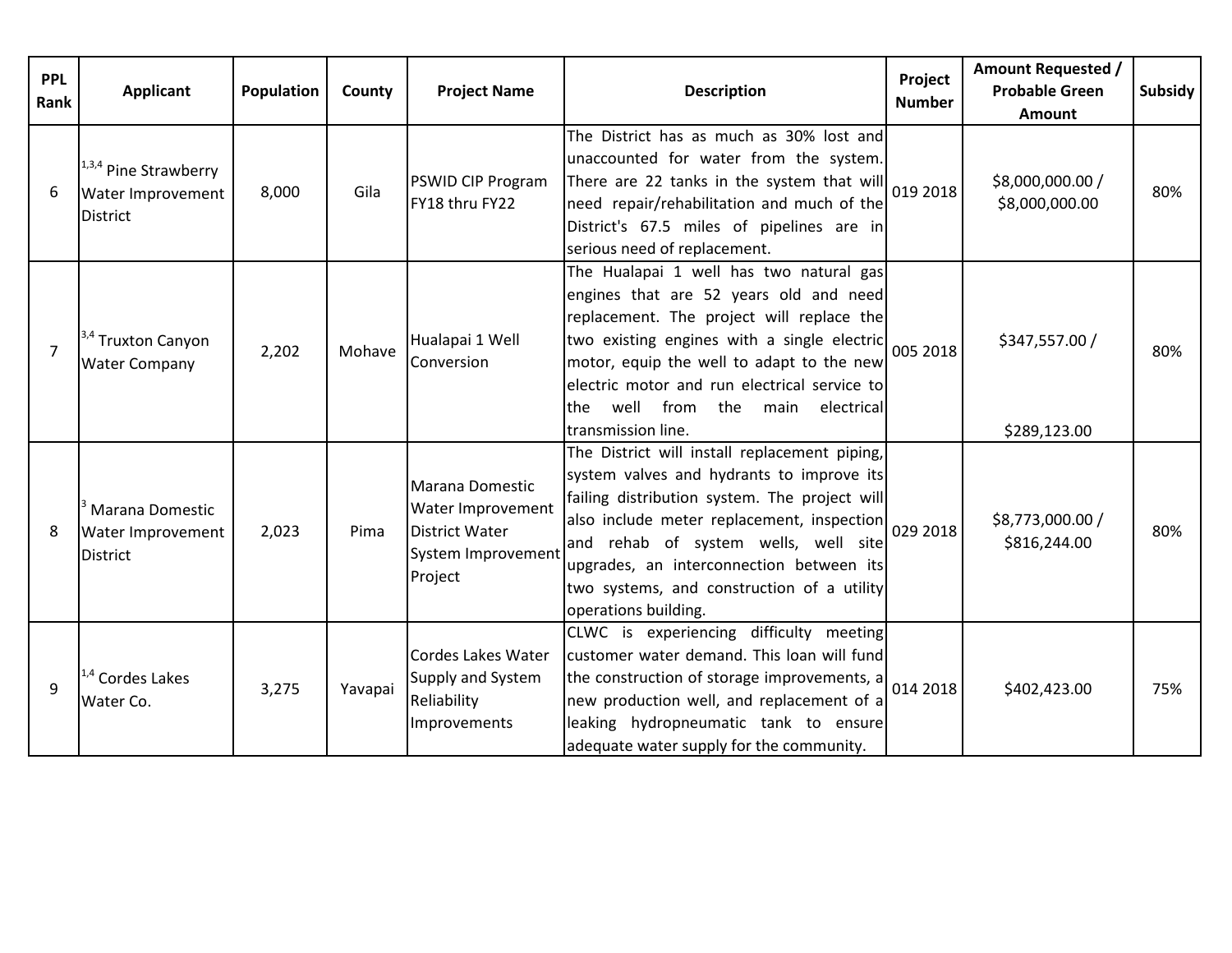| <b>PPL</b><br>Rank | <b>Applicant</b>                                         | Population | County  | <b>Project Name</b>                                                                    | <b>Description</b>                                                                                                                                                                                                                                                                                                                                           | Project<br><b>Number</b> | <b>Amount Requested /</b><br><b>Probable Green</b><br><b>Amount</b> | Subsidy |
|--------------------|----------------------------------------------------------|------------|---------|----------------------------------------------------------------------------------------|--------------------------------------------------------------------------------------------------------------------------------------------------------------------------------------------------------------------------------------------------------------------------------------------------------------------------------------------------------------|--------------------------|---------------------------------------------------------------------|---------|
| 10                 | <sup>1,4</sup> Payson Water<br>Company, Inc              | 1,215      | Gila    | Mesa Del Caballo -<br>Cragin Pipeline                                                  | Connect to the Town of Payson's C.C. Cragin<br>water treatment plant for necessary<br>additional supply to supplement well<br>production. Absent that connection, Mesa 026 2018<br>Connection (Phase 2) del Caballo will not have access to the Town<br>of Payson's water supply once the Cragin<br>pipeline is completed.                                   |                          | \$875,000.00                                                        | 80%     |
| 11                 | Lyn-Lee Water<br>Company                                 | 90         | Pima    | <b>Water Storage</b>                                                                   | The system is in need of water storage and<br>electrical updates to comply with ADEQ.                                                                                                                                                                                                                                                                        | 002 2018                 | \$40,000.00                                                         | 85%     |
| 12                 | <sup>4</sup> Cordes Lakes<br>Water Co.                   | 3,275      | Yavapai | Design - Cordes Lakes<br>Water Supply and<br><b>System Reliability</b><br>Improvements | CLWC is experiencing difficulty meeting<br>customer<br>water<br>demand.<br>Design,<br>permits for<br>and<br>storage<br>engineering,<br>improvements, a new production well, and 018 2018<br>replacing a leaking hydropneumatic tank will<br>ensure adequate water supply for the<br>community.                                                               |                          | \$99,425.00                                                         | 80%     |
| 13                 | Tonto Village Water<br>Company, Inc.                     | 185        | Gila    | System<br>Improvements                                                                 | Project will replace old service lines and<br>meters.                                                                                                                                                                                                                                                                                                        | 025 2018                 | \$618,377.00                                                        | 80%     |
| 14                 | <sup>1,4</sup> Rancheros Bonitos<br><b>Water Company</b> | 144        | Yuma    | Rancheros Bonitos<br>Water Co System<br>Improvements                                   | The Company will install a 50,000 gallon<br>water tank to replace the metal 15,000<br>gallon tank, a backup generator, and master<br>well meter. The project will also include the<br>replacement of a well pump and motor that<br>is well beyond expected service life.                                                                                     | 022 2018                 | \$100,000.00                                                        | 80%     |
| 15                 | <sup>1,2</sup> Williams, City of                         | 3,256      |         | Dogtown<br>Coconino Transmission Lines &<br>Storage                                    | Replace eight miles of 70 year old pipeline<br>with a dual line to separate the raw lake<br>water supply from the well water supply. The<br>new pipeline configuration would save the<br>City on raw water losses of the aging pipes,<br>and enable the City to by-pass the water<br>treatment plant and the main pump station<br>for the well water supply. | 032 2018                 | \$15,000,000.00                                                     | 80%     |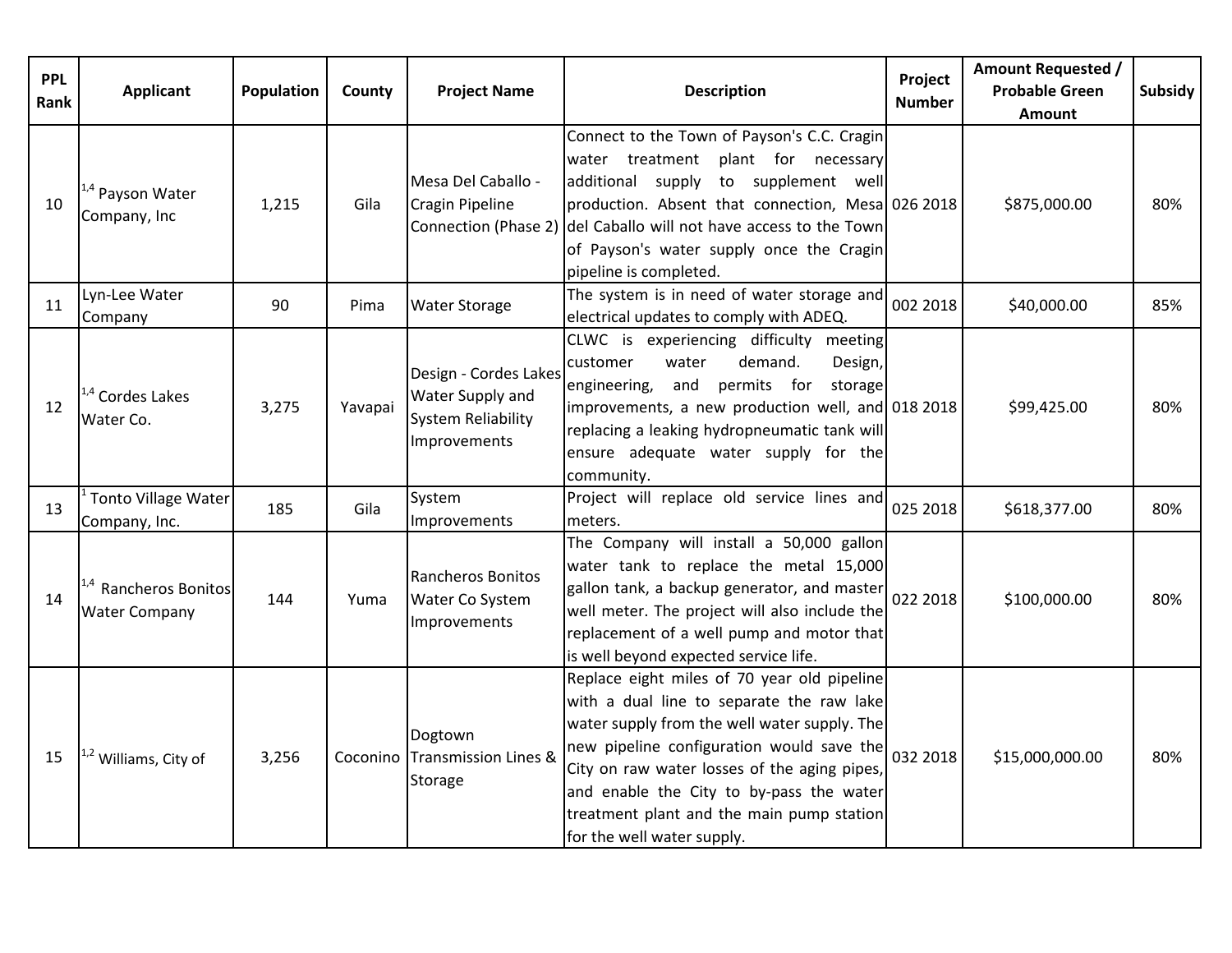| <b>PPL</b><br>Rank | <b>Applicant</b>                                                            | Population | County | <b>Project Name</b>                                                      | <b>Description</b>                                                                                                                                                                                                                                                                                                                                | Project<br><b>Number</b> | <b>Amount Requested /</b><br><b>Probable Green</b><br><b>Amount</b> | <b>Subsidy</b> |
|--------------------|-----------------------------------------------------------------------------|------------|--------|--------------------------------------------------------------------------|---------------------------------------------------------------------------------------------------------------------------------------------------------------------------------------------------------------------------------------------------------------------------------------------------------------------------------------------------|--------------------------|---------------------------------------------------------------------|----------------|
| 16                 | $1.4$ White Mountain<br><b>Apache Housing</b><br>Authority                  | 3,630      | Navajo | <b>Emergency Shelters</b><br>Project (Cibecue &<br>McNary)               | The Authority plans to build eight emergency<br>housing units in the outlying tribal<br>communities of Cibecue and McNary. The $\big _{020\,2018}\big $<br>emergency shelters will require connection<br>to existing drinking water systems at these<br>two sites.                                                                                |                          | \$105,000.00                                                        | 75%            |
| 17                 | <sup>1,4</sup> Walden Meadows<br>Community Co-Op                            | 800        |        | Yavapai Pump Replacement                                                 | Well #2 pump failed and is out of service and<br>in need of replacement. Pump will be 013 2018<br>replaced.                                                                                                                                                                                                                                       |                          | \$40,000.00                                                         | 80%            |
| 18                 | 1,3,4 Pine Creek<br>Canyon Domestic<br>Water Improvement<br><b>District</b> | 45         | Gila   | <b>PRV</b> and Isolation<br>Valve Upgrade<br>Project                     | The four pressure reducing valves are 22<br>years old and are failing to control the<br>pressure in the water system resulting in<br>53% of the homes seeing water pressure 012 2018<br>above 90 psi. The solution is to replace all<br>the failing PRVs and underground vaults as<br>well as some isolation valves.                              |                          | \$250,000.00 /<br>\$100,000.00                                      | 80%            |
| 19                 | Lazy C Water<br>Service                                                     | 400        | Pima   | Lazy C Water Well<br>Transmission and<br><b>Water Storage</b><br>Upgrade | The project will consist of installing a direct<br>connection from the primary well to the<br>primary storage facility, constructing a direct<br>connection from the supplemental City of 024 2018<br>Tucson connection to the primary storage<br>facility, upgrading old pipes/valves, replacing<br>a failing storage tank and replacing meters. |                          | \$229,712.00                                                        | 80%            |
| 20                 | <sup>3</sup> Florence, Town of                                              | 19,500     | Pinal  | Florence High<br><b>Priority Water</b><br>Projects                       | Florence has aging water infrastructure<br>contributing to water losses of 10% and<br>increasing. They will replace many water<br>lines in high priority areas in downtown<br>Florence, around Florence High School, and<br>other locations. Florence will also install<br>water meters to automate use monitoring<br>and billing.                | 021 2018                 | \$5,000,000.00 /<br>\$5,000,000.00                                  | 85%            |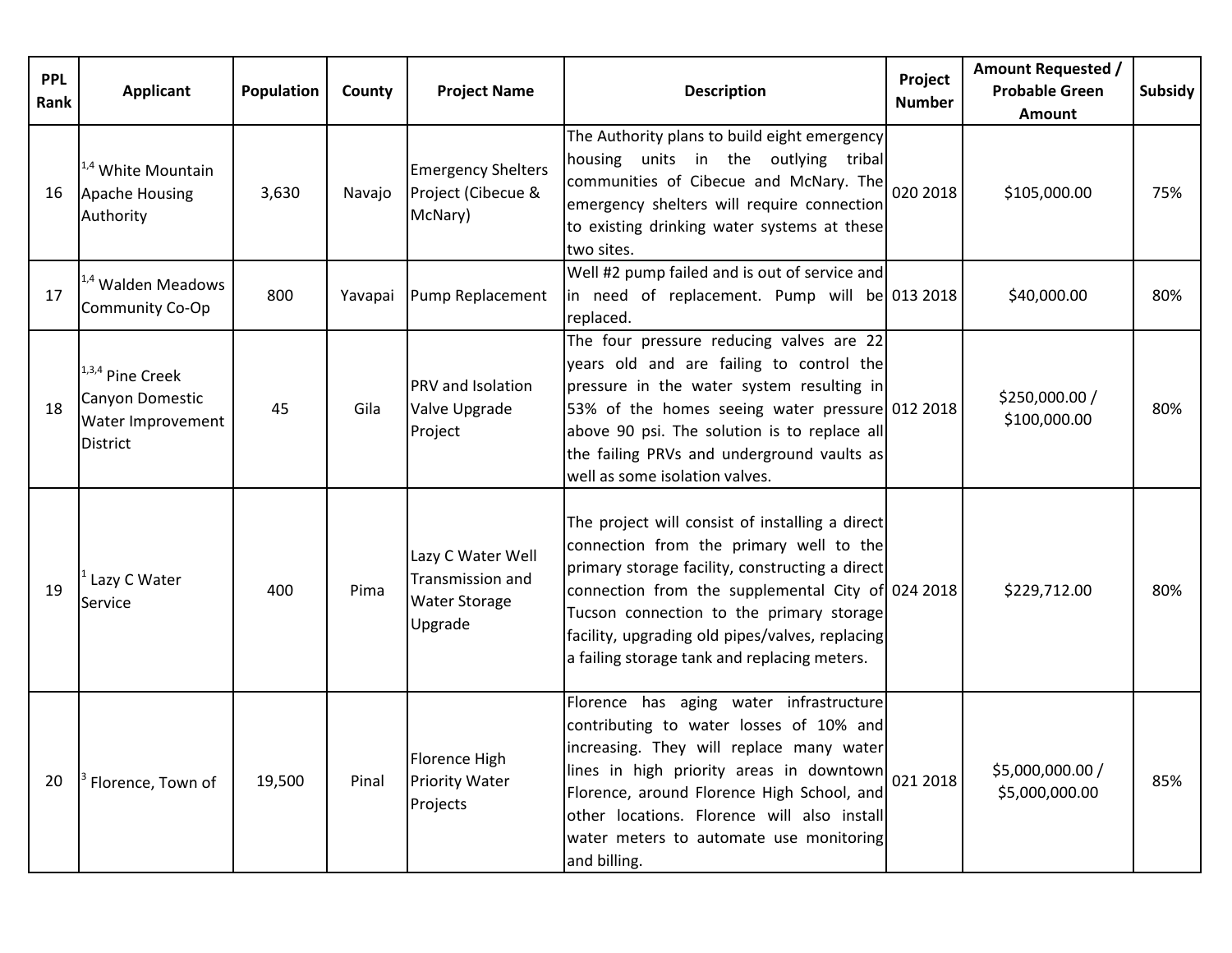| <b>PPL</b><br>Rank | <b>Applicant</b>                                     | Population | County  | <b>Project Name</b>                          | Project<br><b>Description</b><br><b>Number</b>                                                                                                                                                                                                                                                                                                                                                            |  | <b>Amount Requested /</b><br><b>Probable Green</b><br><b>Amount</b> | Subsidy |
|--------------------|------------------------------------------------------|------------|---------|----------------------------------------------|-----------------------------------------------------------------------------------------------------------------------------------------------------------------------------------------------------------------------------------------------------------------------------------------------------------------------------------------------------------------------------------------------------------|--|---------------------------------------------------------------------|---------|
| 21                 | <sup>1,4</sup> Elfrida Water<br>Improvement District | 800        | Cochise | Elfrida Water Critical<br><b>Well Repair</b> | One well is quickly depleting water and is no<br>longer viable as a backup well in its current $ _{010}$ 2018<br>condition. The well needs to be deepened<br>and the pump reset.                                                                                                                                                                                                                          |  | \$85,000.00                                                         | 80%     |
| 22                 | Appaloosa Water<br>Company                           | 500        | Yavapai | Water Supply and<br>Pressure                 | Two 10HP booster pumps and panels will be<br>replaced with two 20HP booster pumps and<br>panels with variable drives. The 4 inch<br>suction line will be replaced with a new 6<br>inch suction line. The 100HP fire pump panel 028 2018<br>will be replaced with a 100HP VFD panel and<br>transducer. These equipment changes will<br>provide needed<br>drinking<br>water<br>at<br>appropriate pressures. |  | \$75,000.00                                                         | 85%     |
| 23                 | Safford, City of                                     | 18,900     | Graham  | <b>Water Infrastructure</b><br>Improvements  | The City is requesting loan funding for<br>Capital Improvement Projects for its drinking<br>water system. The proposed projects include<br>realignment/relocation of existing mains, $\begin{bmatrix} 0.31 & 2018 \end{bmatrix}$<br>upgrades, and well building rehabilitations.<br>The City has identified 58 miles of the water<br>delivery system that are outdated and<br>failing.                    |  | \$5,000,000.00                                                      | 85%     |
| Total:             |                                                      |            |         |                                              |                                                                                                                                                                                                                                                                                                                                                                                                           |  | \$48,690,888.50                                                     |         |

#### **Legend:**

<sup>1</sup> *Eligible for disadvantaged community designation*

<sup>2</sup> *New project on PPL*

<sup>3</sup> *Eligible for Green Project Reserve*

<sup>4</sup> *Board approved; subsidy locked in at time of board resolution*